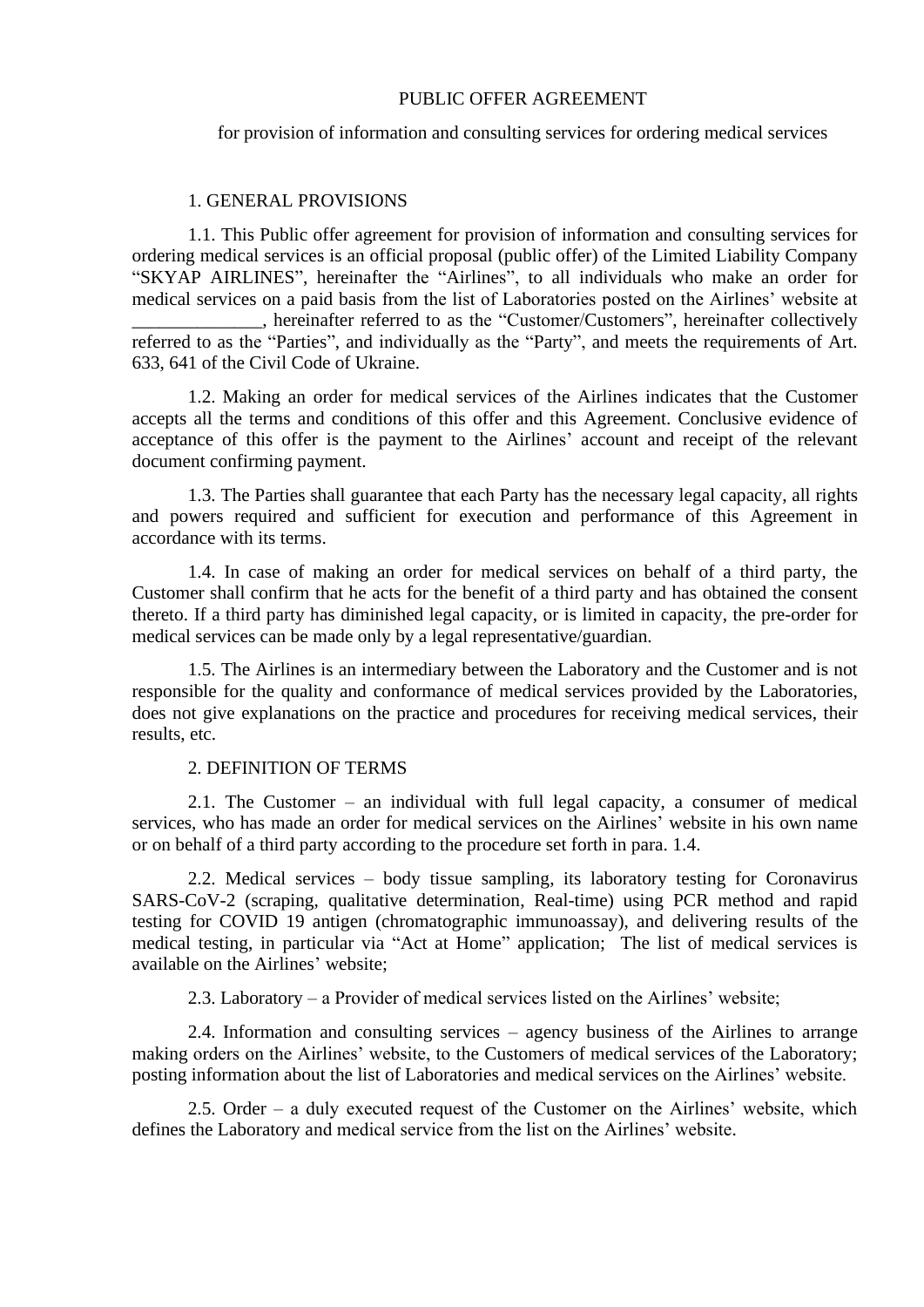### 3. SUBJECT OF THE AGREEMENT

3.1. Under this Agreement, the Airlines shall undertake to provide information and consulting services to the Customer, and the Customer shall also undertake to pay for and accept such services according to the terms of this Agreement.

3.2. Making the Order is a confirmation that the Customer has read the terms of this Agreement and gives its voluntary consent to fulfill its terms.

3.3. The Customer shall confirm that in accordance with the procedure and under the terms provided by current Ukrainian legislation he gives his consent to the personal data processing on the Airlines' website according to the approved purpose of processing, whose personal data are provided and/or will be provided to the Airlines for performance of this Agreement.

The Airlines does not receive or deliver customer data related to the results of medical services.

## 4. RIGHTS AND OBLIGATIONS OF THE PARTIES

4.1. The Airlines shall be entitled to:

4.1.1. Amend the list of Laboratories and medical services provided by Laboratories and posted on the Airlines' website.

4.1.2. Conduct promotions, provide discounts and additional benefits for ordering medical services.

4.1.3. Accept payment for information and consulting services and medical services via bank transfer and make further transfer of funds for medical services to the account of the relevant Laboratory.

4.1.4. Terminate this Agreement in its sole discretion. In this case, all payments received for information and consulting services from the Customer shall not be refundable.

4.2. Rights of the Customer:

4.2.1. To make orders for medical services from the list of Laboratories and list of medical services available on the Airlines' website in its sole discretion.

4.2.2. Receive complete and accurate information from the Airlines on the:

List of Laboratories, location of Laboratories, list of medical services with indication of their cost.

4.2.3. To cancel ordering of medical services; to amend the order of medical services (change the date) in its sole discretion. However, in case of cancellation of the order of medical services, the cost of information and consulting services shall not be refundable.

4.3. The Customer shall:

4.3.1. Pay the cost of information, consulting and medical services in accordance with the terms of Section 5 of this Agreement.

4.3.2. Apply directly to the relevant Laboratory for information on the procedure for receiving medical services, conditions of refund for not provided medical services and other information related to medical services.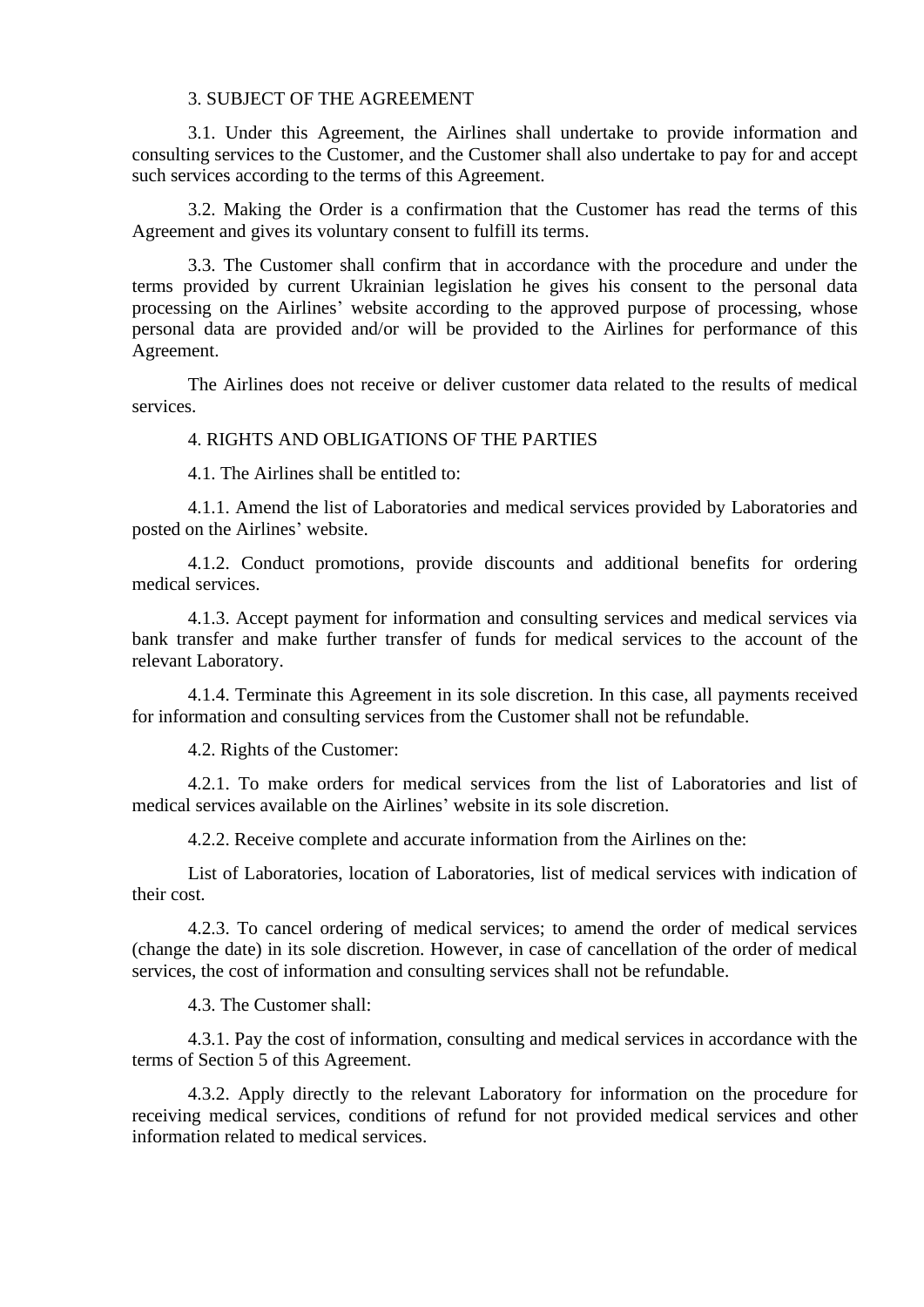## 5. PRICE AND PAYMENT TERMS

5.1. List of Laboratories and medical services provided by such Laboratories, price of medical services, including the cost of information and consulting services, is stated on the Airlines' website, which is valid on the date of payment for medical services and can be amended by the Airlines in its sole discretion.

5.2. Cost of information and consulting services is 23% of the cost of medical services for which the order is made.

5.3. The Customer shall transfer funds for medical services to the Airlines' account, and such pass-through funds are subject to transfer to the account of the relevant Laboratory, with simultaneous payment for the information and consulting service of the Airlines upon making an order for relevant medical services, in a manner suggested on the Airlines' website.

5.4. If the Customer has intention to cancel the formal order or such an order has been canceled by the Laboratory, the Customer applies directly to the Laboratory to obtain a refund. The Customer shall directly apply to the relevant Laboratory to learn about all refund conditions and conditions for making requests for refunds, with indication of the order number and other identification data required by the Laboratory. The Airlines does not provide explanations on the refund for medical services.

The Airlines does not accept the Customers' claims for a refund for medical services.

5.5. Information and consulting services shall be deemed provided to the Customer in full from the moment of making the Order and its payment. Funds received for information and consulting services under this Agreement shall not be returned to Customers.

## 6. PROCEDURE FOR MAKING AN ORDER FOR MEDICAL SERVICE

6.1. To make an order for medical services, the Customer shall fill in a special form on the Airlines' website, choose the Laboratory and necessary medical service in his sole discretion, read and agree with the terms of this Agreement, give consent to the personal data processing and make payment.

6.1.1. Making and payment for the order shall mean that the Customer has agreed and accepted the terms of this Agreement.

6.2. The cost of making an order is final and is not subject to change after confirmation of the order.

6.3. The Customer may initiate cancellation of the order made on the Airlines' website by directly contacting the relevant Laboratory.

# 7. AMENDMENT OF THE AGREEMENT

7.1. The Airlines shall be entitled to amend text of this Agreement in its sole discretion and without prior notice to the Customer.

7.2. Amendments to the Agreement shall come into force upon their publication on the Airlines' website and shall be applied to the formal order for medical services after publication of the Agreement.

7.3. The Customer is deemed to be notified on the amendments to the Agreement upon publication of these amendments on the Airlines' website.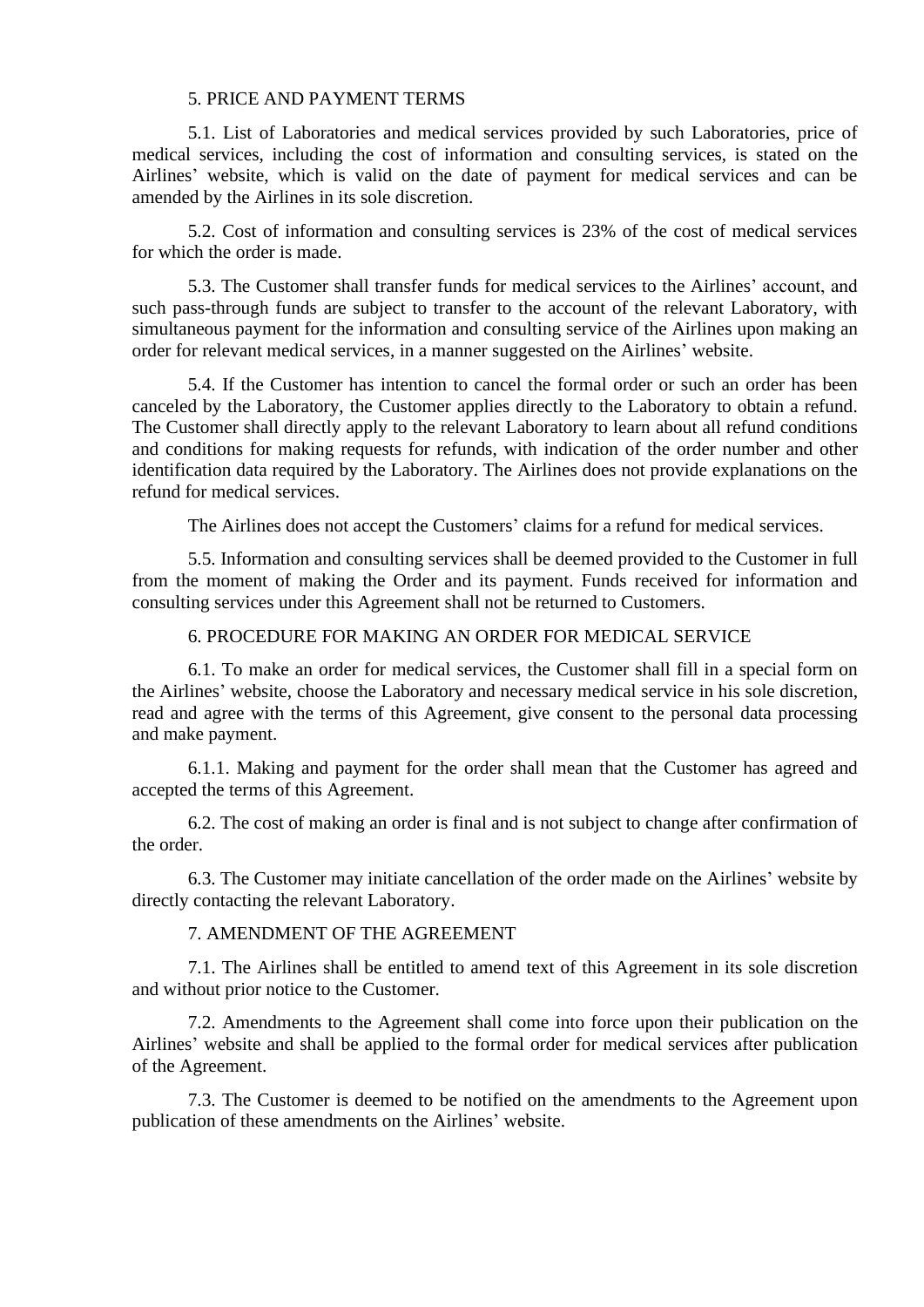### 8. TERM OF THE AGREEMENT

8.1. This Agreement shall enter into force on the date of its public publication and shall remain valid until the Parties fulfill their obligations under the Agreement.

8.2. The confidentiality provisions set forth in this Agreement shall remain in force indefinitely.

### 9. MISCELLANEOUS

9.1. Each Party shall ensure strict confidentiality of information received from the other Party while concluding and fulfilling the terms of this Agreement. Transfer of this information to third parties, its publication or disclosure in any other way may happen only with the written approval of both Parties, regardless of the reasons and date of termination of the Agreement, except as provided by current legislation of Ukraine.

9.2. The Airlines shall make every effort to ensure that information available on this site is relevant and useful at the time of its publication, and shall accept no responsibility related to the use of this information as a result of possible inconsistencies, errors and omissions.

9.3. The Airlines is not financially liable and may not incur other sanctions for deliberate or accidental damage that may result from the use of information available on the Airlines' website, which may cease to be relevant, may be incomplete, and may contain technical or grammatical irregularities.

9.4. The Airlines shall be entitled to amend the services of the Laboratories and other information on the Airlines' website without prior notice. Site visitors may follow the hyperlinks to external information resources and/or websites. Hyperlinks do not imply a link between the Airlines and external resources. The Airlines is not responsible for the content, accuracy, validity and reliability of information posted on external resources.

# 10. DISPUTES RESOLUTION

10.1. All disputes that may arise during provision of information and consulting services of the Airlines in connection with the acceptance, implementation and/or violation of the provisions of this Agreement shall be settled through negotiations between the Parties.

10.2. The Airlines shall not accept the Customers' claims regarding the quality, conformance of medical services, their results and claims for refunds for medical services. The Customer shall send such claims directly to the relevant Laboratory.

#### 11. LIABILITY

11.1. The Airlines shall not be liable for the actions of the Laboratory, including quality and conformance of the medical services.

11.2. The Customer shall be held solely liable for the relationship with the Laboratories.

11.3. In case of failure to reach an agreement between the Parties through negotiations and impossibility of extrajudicial dispute resolution, all disputes shall be settled in court at the location of the Airlines.

11.4. Provisions of the legislation of Ukraine shall be applied to the relations of the Parties arising from conclusion and performance of this Agreement.

## 12. FORCE MAJEURE

12.1. The Parties shall be relieved of liability for partial or complete non-fulfillment or improper fulfillment of their obligations under this Agreement, if this non-fulfillment arises from